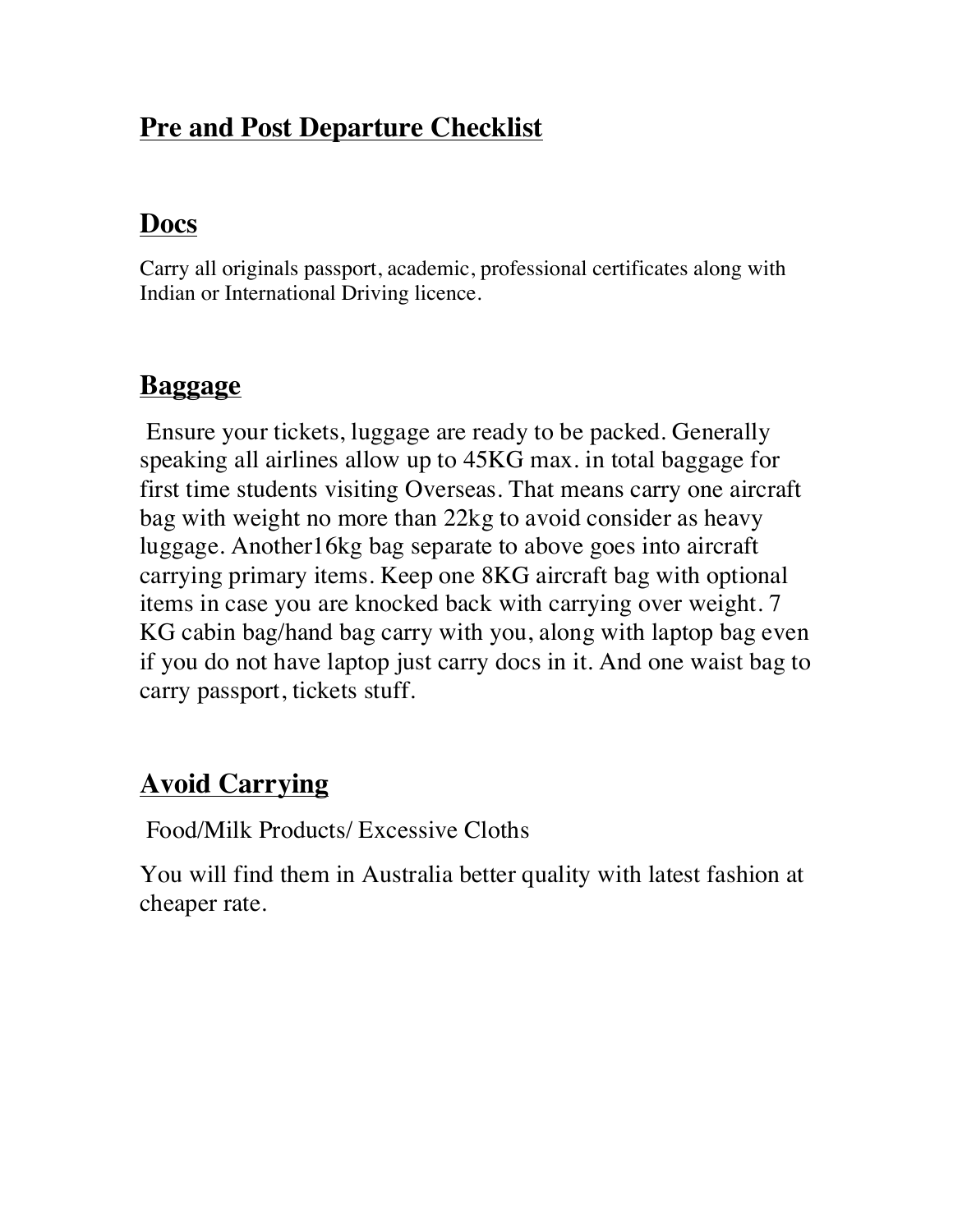**Emergency** through out Australia (Fire/Ambulance/Police)  $DIAI : 000$ 

Are open 24hrs, 7 days, also open Public holidays

National Poison Line= 131126 (24 hrs/7days)

## **Tax File Number/ATO**

Ph: +61 132860/61

https://www.ato.gov.au/

To receive an income in Australia, you need a Tax File Number (TFN). Income includes wages or salary from a job, payments from the government, and money earned from investments including interest on savings accounts.To apply for a TFN you can either telephone or visit an Australian Taxation Office shopfront who can provide you with an application form. Contact details for the Australian Taxation Office are listed in the Whitepages telephone directory or are available on their website at www.ato.gov.au Forms are also available from Centrelink shopfronts which are listed in the Whitepages telephone directory. Alternatively, you can apply for a TFN on the Australian Taxation Office website.

#### **Bank Account**

Prefer Commonwealth bank has more ATM's across and free account keeping fees to open student account.

www.commbank.com.au/

PH: +61 132221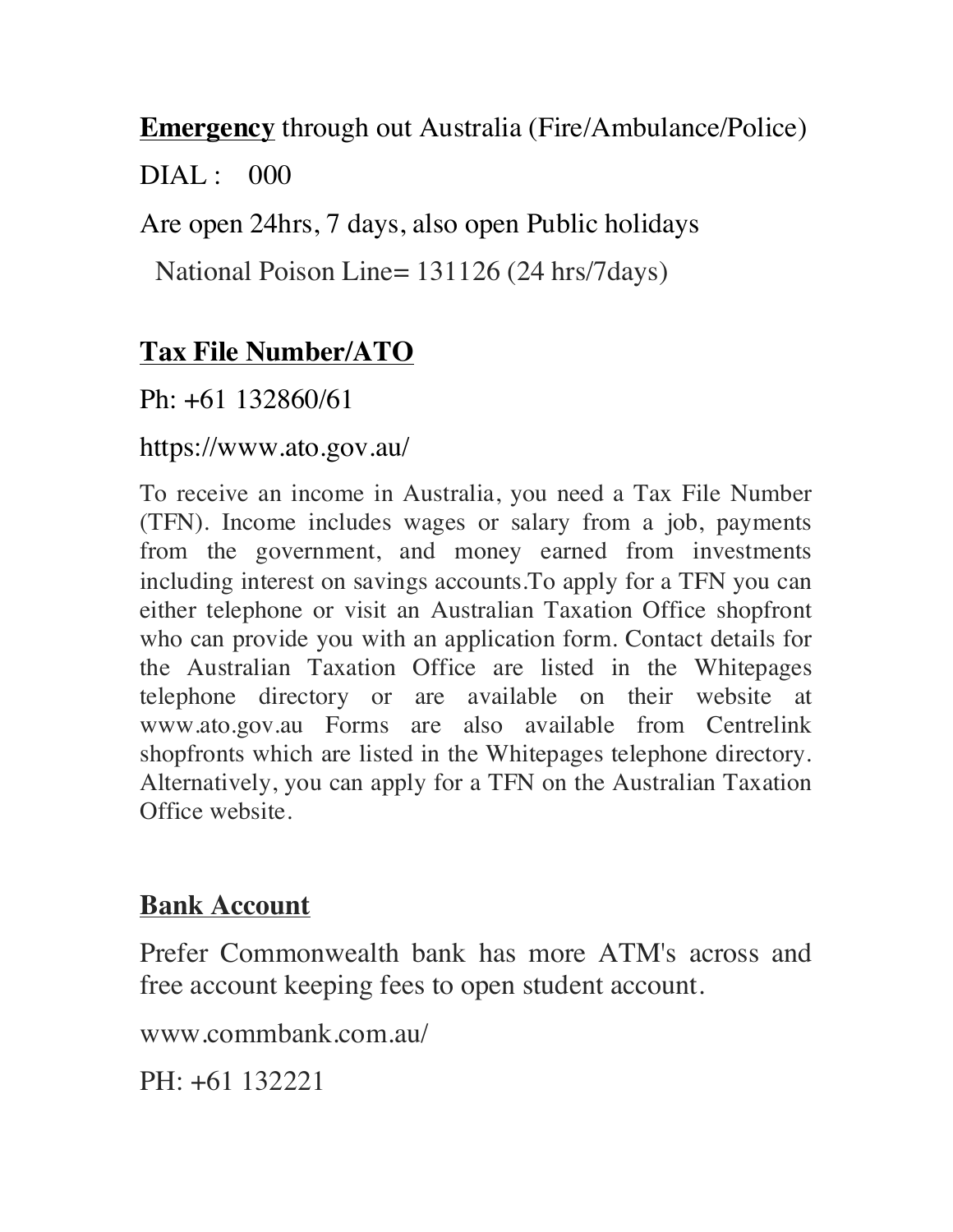## **Look for Renting house/ shared accommodation**

- **1**. www.gumtree.com
- 2. realestate.com.au
- 3. domain.com

#### **Melbourne**

Medical clinic  $= (24 \text{ hrs})$  or latest nearby

Wyndam village medical centre in Tarneit=(8am – midnight/7days)

Shop 4, 380 Sayers Rd, TARNEIT, VIC, 3029Phone: (03) 8742 7100

"Mill park superclinic"=  $(24 \text{ hrs}/7 \text{days})250$  Childs Road,Mill Park, VIC, 3082P 9436 4155

50 Kangan Drive (24 hrs/7days)Berwick, VIC, 3806P 9707 4777

**Pharmacist** =  $(24 \text{ hrs})$  or latest nearby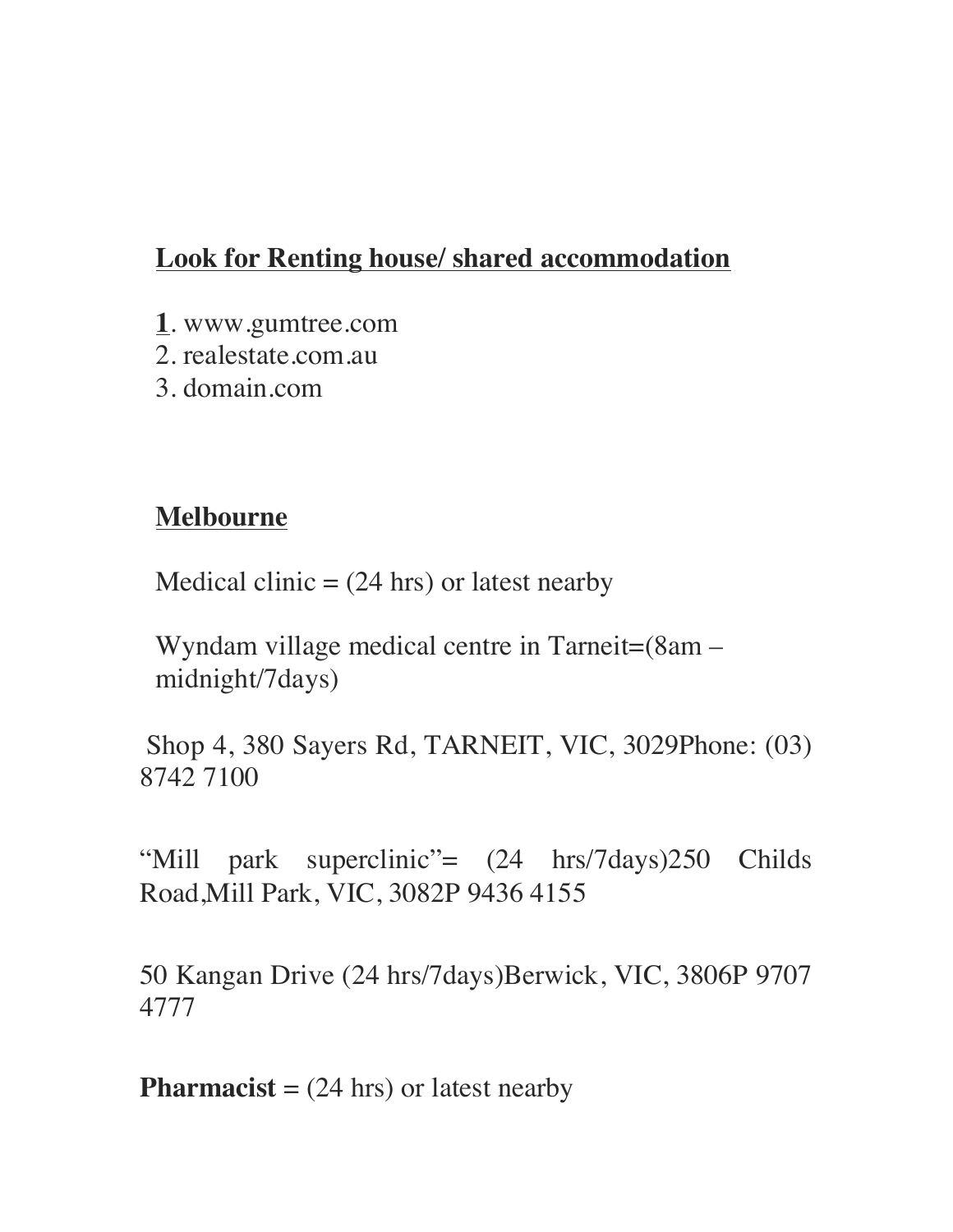250 Childs RoadMill Park VIC 3082(T) 9436.4155(F) 9436.4033(E) millpark@alliedmgp.com.au

KwkKan&PartnersPharmacy (open until 10pm/7days)229 Heaths Rd,Werribee, VIC 3030Melton-wyndham, Western VIC- p: 03 97488198

**MY CHEMIST**= (open 7 days/ until 9pm)Shop T3, New Market PlazaShopping Centre,Racecourse RoadFLEMINGTON 3031Phone: (03) 9376 7228

**TAXI**West Suburban(03) 96891144

**Tain/Tram/Bus**info= 131638

**New South Wales (Sydney)**

Transportation services/ Bus/Train/Tram

DIAL : 131 500